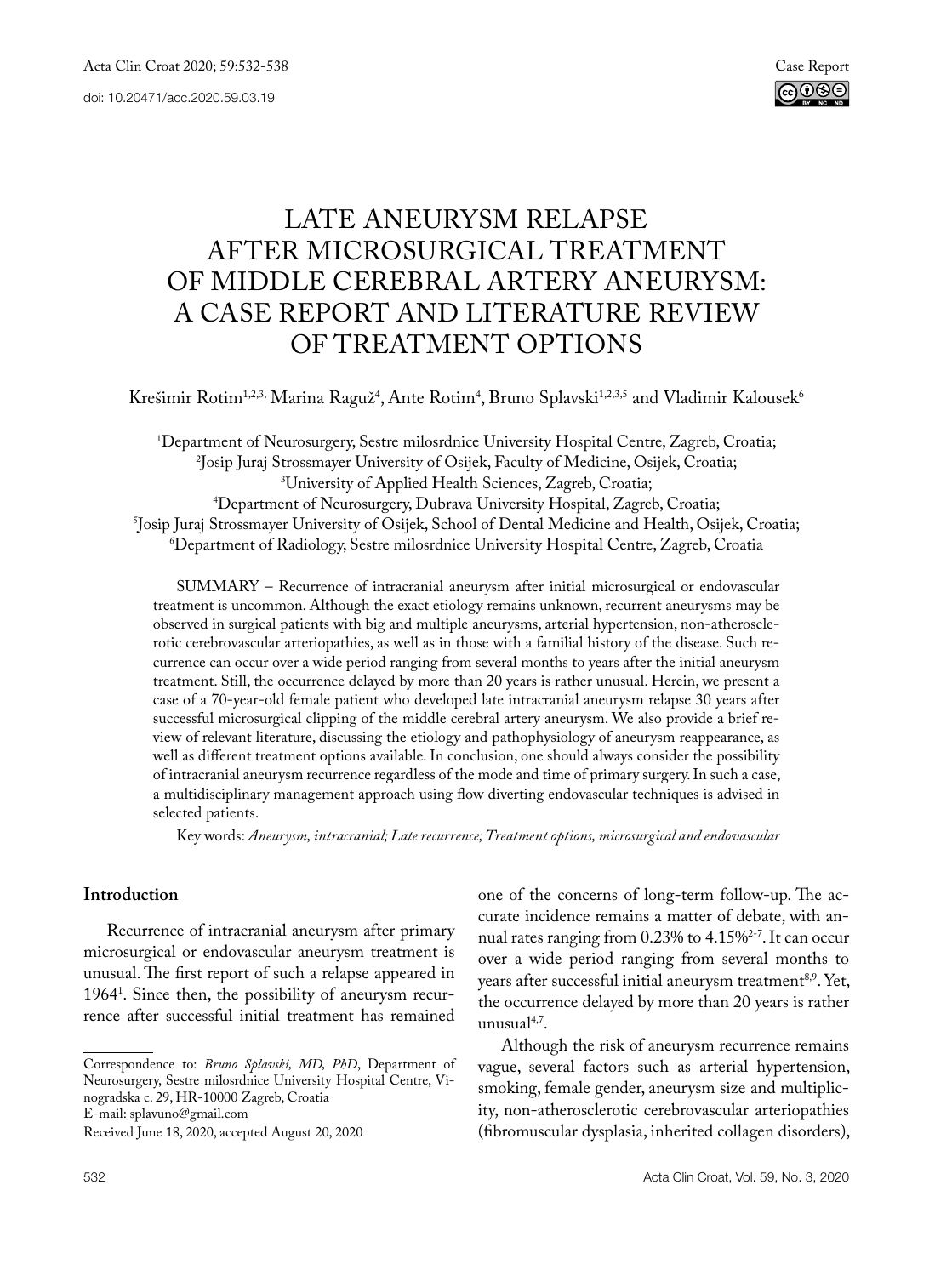

*Fig. 1. Axial computed tomography of the brain revealing a hypodense zone and structurally altered parenchyma in the left basal ganglia without signs of acute hemorrhage (a), as well as metal foreign body artifacts from the previous microsurgical clip occlusion of the right internal carotid artery aneurysm (b), and left ruptured middle cerebral artery aneurysm (c).*



*Fig. 2. Axial computed tomographic angiography showing extensive de novo aneurysm formation on M1 segment of the left middle cerebral artery, measuring 16 mm in diameter, after clipping.*

and family history of the disease could be associated with its higher prevalence<sup>4,7,10-12</sup>. However, the physiopathology of aneurysm relapse, as well as the interaction of various risk factors remain controversial.

Aneurysm recurrence after microsurgical treatment has been reported previously, although neck clipping seemed to be associated with higher rates of complete aneurysm occlusion than various endovascular procedures<sup>1,13</sup>.

Herein, we report on a case of a 70-year-old female in whom a delayed brain aneurysm relapse occurred 30 years after primary successful microsurgical clipping of the middle cerebral artery (MCA) aneurysm. We also provide a brief review of relevant literature, discussing the etiology and pathophysiology of intracranial aneurysm recurrence, as well as different treatment options available.

#### **Case Report**

A 70-year-old female patient was admitted to the hospital due to symptomatic epileptic seizure, loss of consciousness and consequential head trauma. The patient denied previous epileptic symptomatology and had a history of arterial hypertension. She was also a fervent smoker, having a positive family history of the disease, since her first female cousin suffered a ruptured intracranial aneurysm of unknown location and was also operated on.

The patient was diagnosed with multiple intracranial aneurysms 30 years before and underwent surgery due to the left-sided ruptured MCA aneurysm on M1 segment and right-sided supraclinoid internal carotid artery unruptured aneurysm, which were both microsurgically treated by bilateral pterional osteoplastic craniotomy and selective clipping. Her postoperative condition was uneventful and she recovered successfully afterwards.

Following the asymptomatic hiatus of 30 years post-surgery, she suffered an epileptic seizure with a consequential postictal loss of consciousness and minor head trauma. Afterwards, she developed mild right hemiparesis and dysesthesia of the right lower limb, so she was admitted to the hospital.

Following admission, initial computerized tomography (CT) brain scans revealed a hypodense zone and structurally altered brain parenchyma in the left basal ganglia without signs of acute hemorrhage (Fig. 1 a), as well as metal foreign body artifacts (microsurgical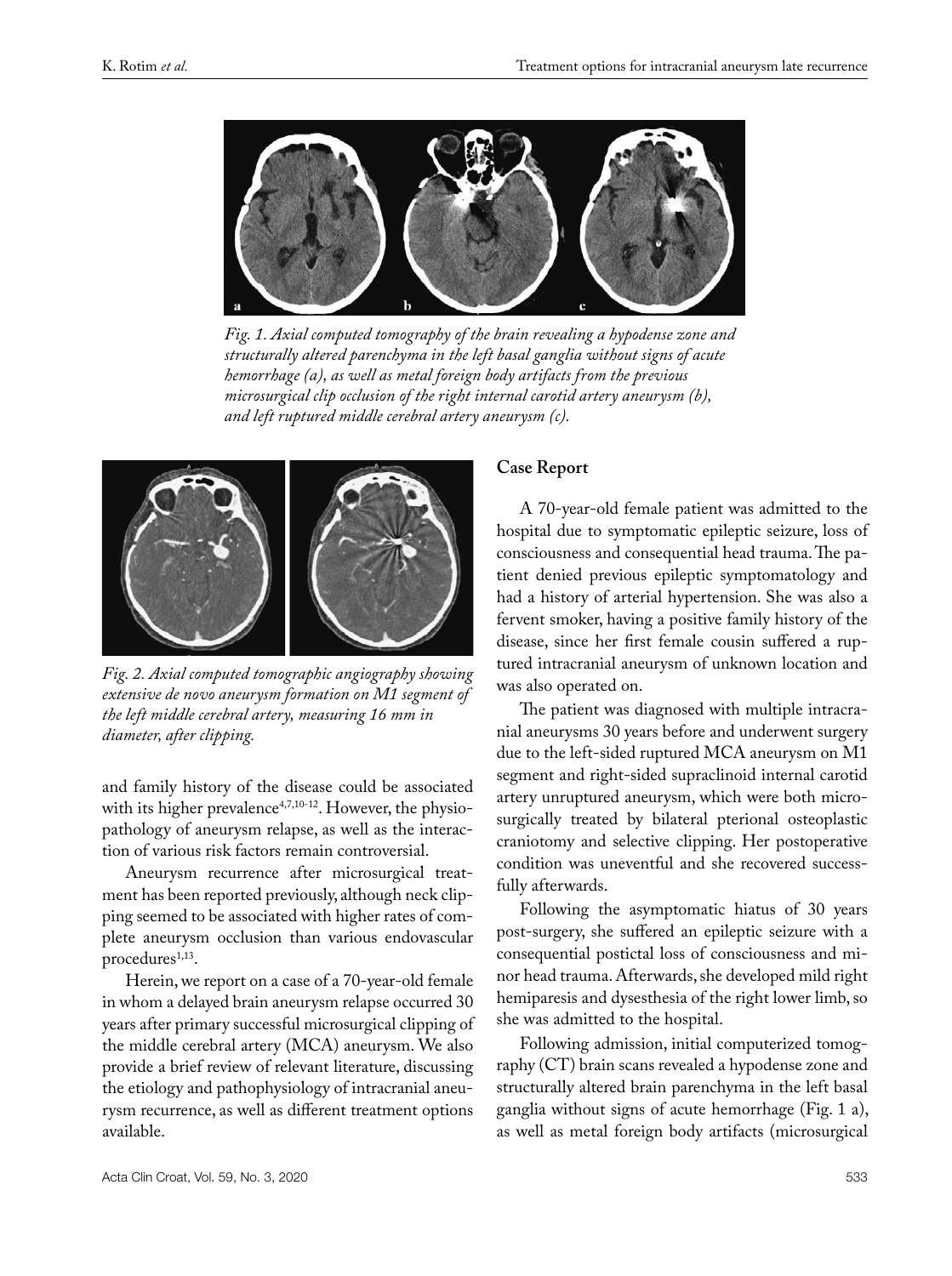

*Fig. 3. Cerebral digital subtraction angiography (a), and 3D angiography (b), confirming the aneurysm fundus revascularization after correct placement of two aneurysmal clips.*

clips) from previous surgeries (Fig. 1 b, c). Axial CT angiography (CTA) of the cerebral vessels revealed extensive aneurysm recurrence on the M1 segment of the left MCA after the initial clipping, measuring 16 mm in diameter (Fig. 2). The patient underwent leftsided pterional re-craniotomy, aneurysm neck remodeling and additional clip placement.

Early postoperative brain CT revealed a hyperdense zone behind the newly placed clip, indicating mild left-sided hemorrhage in the zone of clipping, which was a concern for pooling of blood. Thus, digital subtraction cerebral angiography (DSA) (Fig. 3 a) and 3D CT angiography (Fig. 3 b) were performed, showing slow filling of the aneurysm sac proximal to the newly placed clip, and confirming the aneurysm fundus revascularization.

Therefore, after pre-procedural antiplatelet dual therapy, the patient underwent endovascular treatment consisting of a novel flow-diverter placement through a 0.017 microcatheter, Silk Vista Baby (SVB), which was positioned throughout the M1 segment of the left MCA. Fluoroscopic post-procedural image confirmed a correct flow diverter position resulting in complete aneurysm occlusion with no signs of further recurrence (Fig. 4).

The patient recovered well, with residual mild right-sided motor weakness. She was thoroughly followed-up both clinically and radiologically, while antiaggregation therapy was continued for 6 months after the procedure.



*Fig. 4. Fluoroscopic post-procedural image after successful placement of Silk Vista Baby flow diverter in M1 segment of the left middle cerebral artery resulting in recurrent aneurysm complete occlusion. Aneurysmal clips from previous microsurgeries are also seen.*

At six-month follow-up, brain CT angiograms were performed, showing correctly placed and patent flow diverter in the left M1 segment and patent distal MCA branches, as well as complete aneurysm occlusion with no signs of recurrence (Fig. 5 a, b).

Further scrupulous clinical follow-up and magnetic resonance angiography (MRA) at one year were recommended to exclude possible aneurysm fundus revascularization.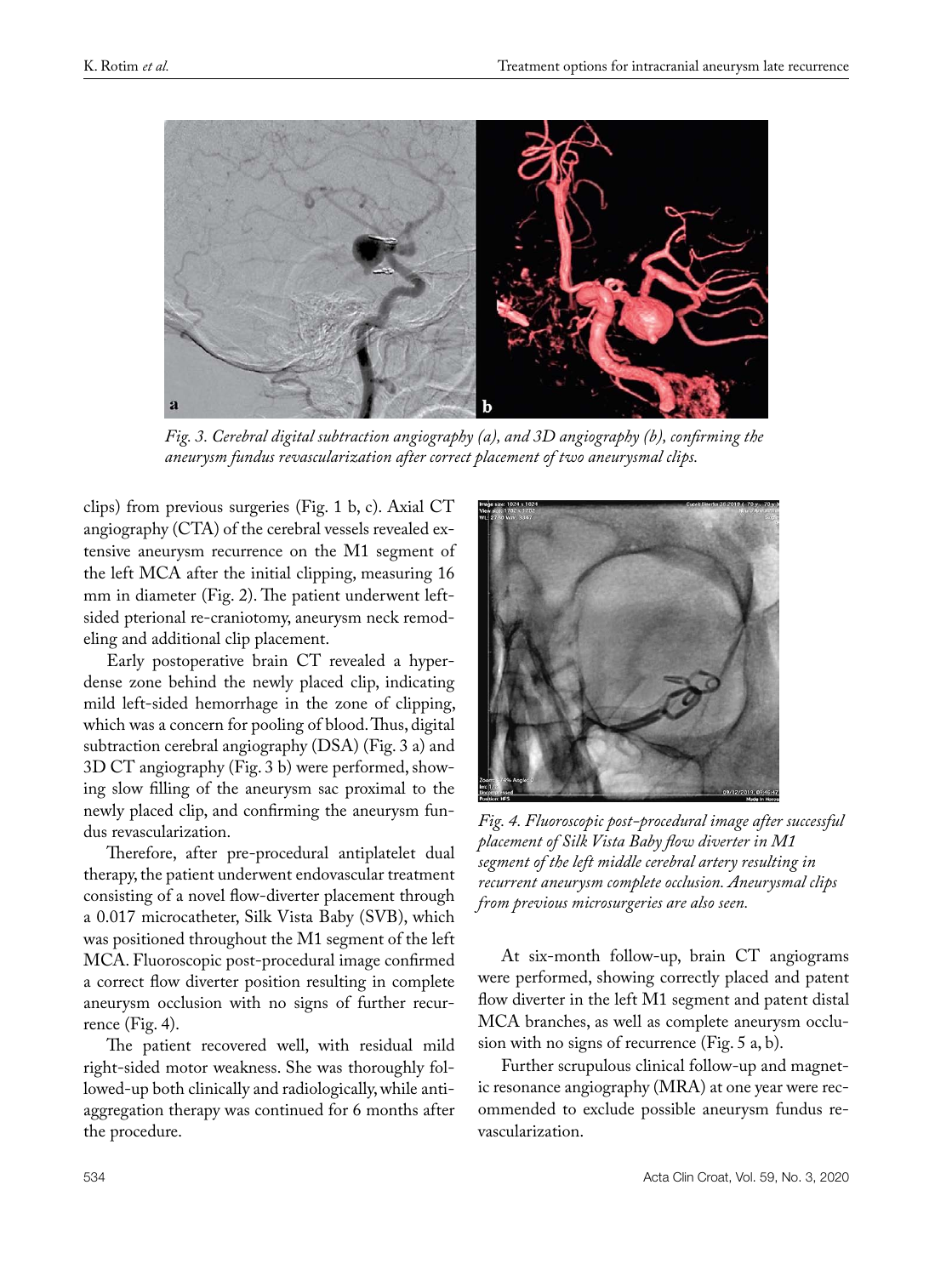

*Fig. 5. Control brain computed tomography angiograms in coronal (a) and lateral (b) reformations, performed at six months after endovascular procedure, show correctly placed and patent flow diverter in the left M1 segment, and patent distal middle cerebral artery branches, as well as complete aneurysm occlusion with no signs of recurrence. Aneurysmal clips from previous microsurgeries are also seen.*

## **Discussion**

The pathophysiology of cerebral aneurysm formation includes both hemodynamic and oxidative stress. Factors responsible for inducing such stresses are numerous, including carotid artery occlusion, arterial hypertension, cerebral bypass or anatomic variations in the circle of Willis<sup>10,14,15</sup>, as well as vascular changes (endothelial dysfunction) leading to a defect of the arterial medial wall or elastic lamina. Various degenerative disorders, trauma, heritable connective-tissue diseases (e.g., Ehlers-Danlos syndrome, Marfan syndrome, fibromuscular dysplasia), and autosomal dominant polycystic kidney disease may be involved too<sup>16-18</sup>.

Multiple cerebral aneurysms arise in 17%-32% of cases18-20, and they tend to relapse more often than the solitary ones. However, very few patients may grow an entirely new (*de novo*) intracranial aneurysm after a successful initial management during a long-term follow-up<sup>20</sup>, although an association between multiple aneurysms and *de novo* aneurysm formation has been reported<sup>21,22</sup>.

Aneurysm recurrence/*de novo* formation may occur after initial treatment at bifurcation of basal intracranial arteries due to the specific mechanical stress and/ or incomplete primary occlusion<sup>23</sup>. Several factors such as aneurysm bigger size, complex shape, multiplicity, and unfavorable location, as well as younger age, female gender, smoking habits, and family history of the

disease could be associated with the higher prevalence of aneurysm relapse<sup>4,7,10,11,24,25</sup>.

Smoking is a well-known risk factor of aneurysm formation and recurrence due to its tendency to cause an elastase and alpha antitrypsin imbalance, which can increase the effects of hemodynamic stress on aneurysm wall<sup>10</sup>. Even though there is no clear explanation, female gender is a prominent risk factor for such formation and recurrence due to the evident high female to male ratio of  $5:1^{21}$ . Previously, it has been shown that patient age as an independent risk factor plays an important role, since younger age at first aneurysm diagnosis was significantly associated with aneurysm recurrence26. In addition, substantial predictors of procedural complications and recurrence are neck incomplete occlusion, arterial hypertension, and diabetes<sup>27</sup>. However, the exact common interaction of all these factors of relapse remains unknown. Accordingly, our female patient with a big MCA aneurysm relapse was a fervent smoker with a history of arterial hypertension, although she was not very young at the first presentation, having positive family history of the disease. She was also harboring multiple aneurysms at initial presentation.

When MCA aneurysm is concerned, microsurgical clipping remains the choice of primary treatment, having improved overall efficacy of complete occlusion<sup>28</sup>. However, since a recurrence may still occur, the best modality for aneurysm retreatment continues to be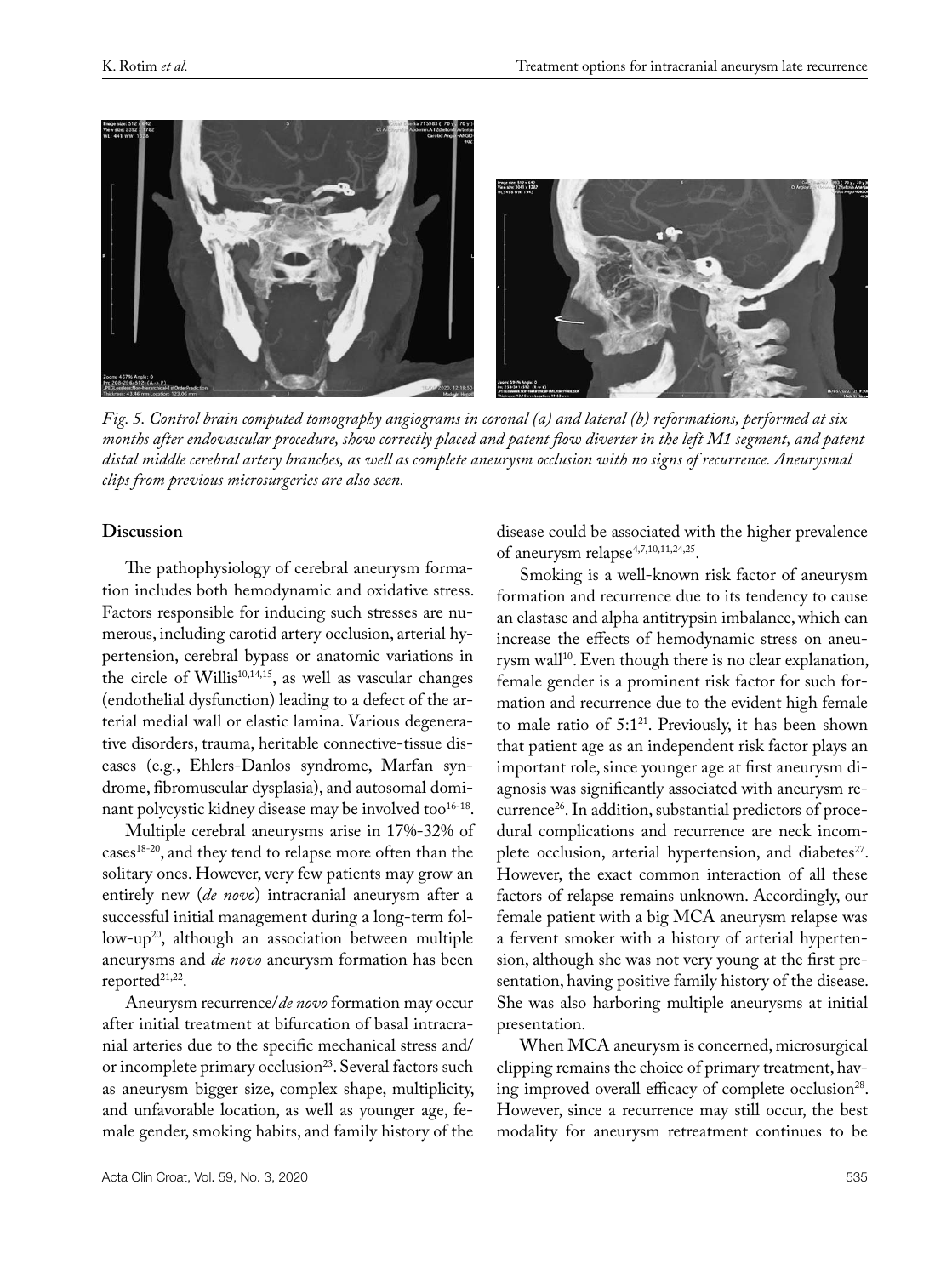controversial29. Therefore, recurrent aneurysms frequently require a tailored individual approach, as well as close collaboration and mutual efforts of interdisciplinary team consisting of a neurosurgeon and neurointerventionist/radiologist to enhance aneurysm treatment<sup>23</sup>. Hence, the management of our patient was a fine example of such a team work.

A broad armamentarium of diverse endovascular procedures is currently available<sup>30</sup>. To attain the appropriate reconstruction of the parent artery after aneurysm relapse following prior microsurgical clipping, flow-diverting stents such as a microcatheter-delivered Pipeline embolization device are increasingly in use, delivering a high rate of complete occlusion with minimal morbidity<sup>27,29,31</sup>. Hence, this method has become contemporary choice for the management of certain intracerebral aneurysms, including those that relapse<sup>32</sup>. However, the particular suitability of flow diverting has to be individually justified, taking into account the aneurysm geometry, procedure risk and experience of the personnel<sup>32</sup>.

The Pipeline for Uncoilable or Failed Aneurysms trial demonstrated that occlusion rates for both flow diversion and microsurgical clipping are almost the same at long-term follow-up<sup>33</sup>. Considering our patient, we used the new low-profile SVB flow diverter, which was proved feasible and technically safe, providing complete occlusion of the relapsed aneurysm<sup>34</sup>.

Although aneurysm recurrence has been reported to appear during a period ranging from several months to years following successful treatment<sup>4,7-9</sup>, the occurrence delayed by more than 20 years is rather unusual. Therefore, we believe that the extended period of 30 years between the initial surgery and aneurysm relapse found in our patient is a rare event. Considering this, the need for a routine long-term follow-up has been controversial. Several studies proposed continuing screening for aneurysm recurrence/*de novo* formation in all patients diagnosed with intracranial aneurysms3,7,22,35. Other studies proposed screening only in patients with a history of previous subarachnoid hemorrhage, hypertension, smoking, and multiple aneurysms<sup>36</sup>. On the contrary, based on less than 2% annual risk of aneurysm relapse, some studies do not advocate continuous follow-up at all<sup>21</sup>. Still, screening at 5, 10, and 20 years could detect 31%, 64% and 96% of aneurysm relapses, respectively, which warrants lifelong surveillance after clipping<sup>7,37</sup>. Therefore, we support routine screening, which is recommended for microsurgically treated aneurysms in spite of a very low risk of postoperative residuals after complete aneurysm clipping37,38.

In conclusion, aneurysm recurrence is uncommon, but it can be found up to 20 years after the initial aneurysm occurrence and treatment. In our patient, delayed aneurysm relapse occurred 30 years after successful microsurgical clipping. Accordingly, one should always consider the possibility of intracranial aneurysm recurrence regardless of the mode and time of primary surgery. In such a case, it seems that a multidisciplinary management approach using flow diverting endovascular techniques currently is the best method advised in selected patients. To support our conclusions, additional evaluation of this objective on a wider sample and a systematic literature review are needed.

## **References**

- 1. Graf C, Hamby WB. Report of a case of cerebral aneurysm in an adult developing apparently *de novo*. J Neurol Neurosurg Psychiatry. 1964;27:153-6. doi: 10.1136/jnnp.27.2.153.
- 2. [Giordan](https://pubmed.ncbi.nlm.nih.gov/?term=Giordan+E&cauthor_id=29417227) E, [Brinjikji](https://pubmed.ncbi.nlm.nih.gov/?term=Brinjikji+W&cauthor_id=29417227) W, [Vine](https://pubmed.ncbi.nlm.nih.gov/?term=Vine+RL&cauthor_id=29417227) RL, [Lanzino](https://pubmed.ncbi.nlm.nih.gov/?term=Lanzino+G&cauthor_id=29417227) G. Risk of *de novo* aneurysm formation in patients with unruptured intracranial aneurysms. Acta Neurochir (Wien). 2018;160(4):747-51. doi: 10.1007/s00701-018-3472-5.
- 3. Kemp WJ III, Fulkerson DH, Payner TD, Leipzig TJ, Horner TG, Palmer EL, *et al.* Risk of hemorrhage from *de novo* cerebral aneurysms. J Neurosurg. 2013;118:58-62. doi: 10.3171/ 2012.9.JNS111512.
- 4. [Matheus](https://pubmed.ncbi.nlm.nih.gov/?term=Matheus+MG&cauthor_id=12695209)MG, [Castillo](https://pubmed.ncbi.nlm.nih.gov/?term=Castillo+M&cauthor_id=12695209) M. Development of *de novo* intracranial aneurysm in three months: case report and literature review. AJNR Am J Neuroradiol. 2003;24(4):709-10.
- 5. Rahmah NN, Horiuchi T, Kusano Y, Sasaki T, Hongo K. *De novo* aneurysm: case reports and literature review. Neurosurgery. 2011;69:E761-E766. doi: 10.1227/NEU.0b013e3182 196489.
- 6. Sprengers ME, van Rooij WJ, Sluzewski M, Rinkel GJ, Velthuis BK, de Kort GA, *et al.* MR angiography follow-up 5 years after coiling: frequency of new aneurysms and enlargement of untreated aneurysms. AJNR Am J Neuroradiol. 2009; 30:303-7. 2009;30:303-7. doi: 10.3174/ajnr.A1353.
- 7. [Spiessberger](https://pubmed.ncbi.nlm.nih.gov/?term=Spiessberger+A&cauthor_id=30797217) A, [Vogt](https://pubmed.ncbi.nlm.nih.gov/?term=Vogt+DR&cauthor_id=30797217) DR, [Fandino](https://pubmed.ncbi.nlm.nih.gov/?term=Fandino+J&cauthor_id=30797217) J, [Marbacher](https://pubmed.ncbi.nlm.nih.gov/?term=Marbacher+S&cauthor_id=30797217) S. Formation of intracranial *de novo* aneurysms and recurrence after neck clipping: a systematic review and meta-analysis. J Neurosurg. 2019;132(2):456-64. doi: 10.3171/2018.10.JNS181281.
- 8. Hokari M, Kazumara K, Nakayama N, Ushikoshi S, Sugiyama T, Asaoka K, *et al.* Treatment of recurrent intracranial aneurysms after clipping: a report of 23 cases and a review of the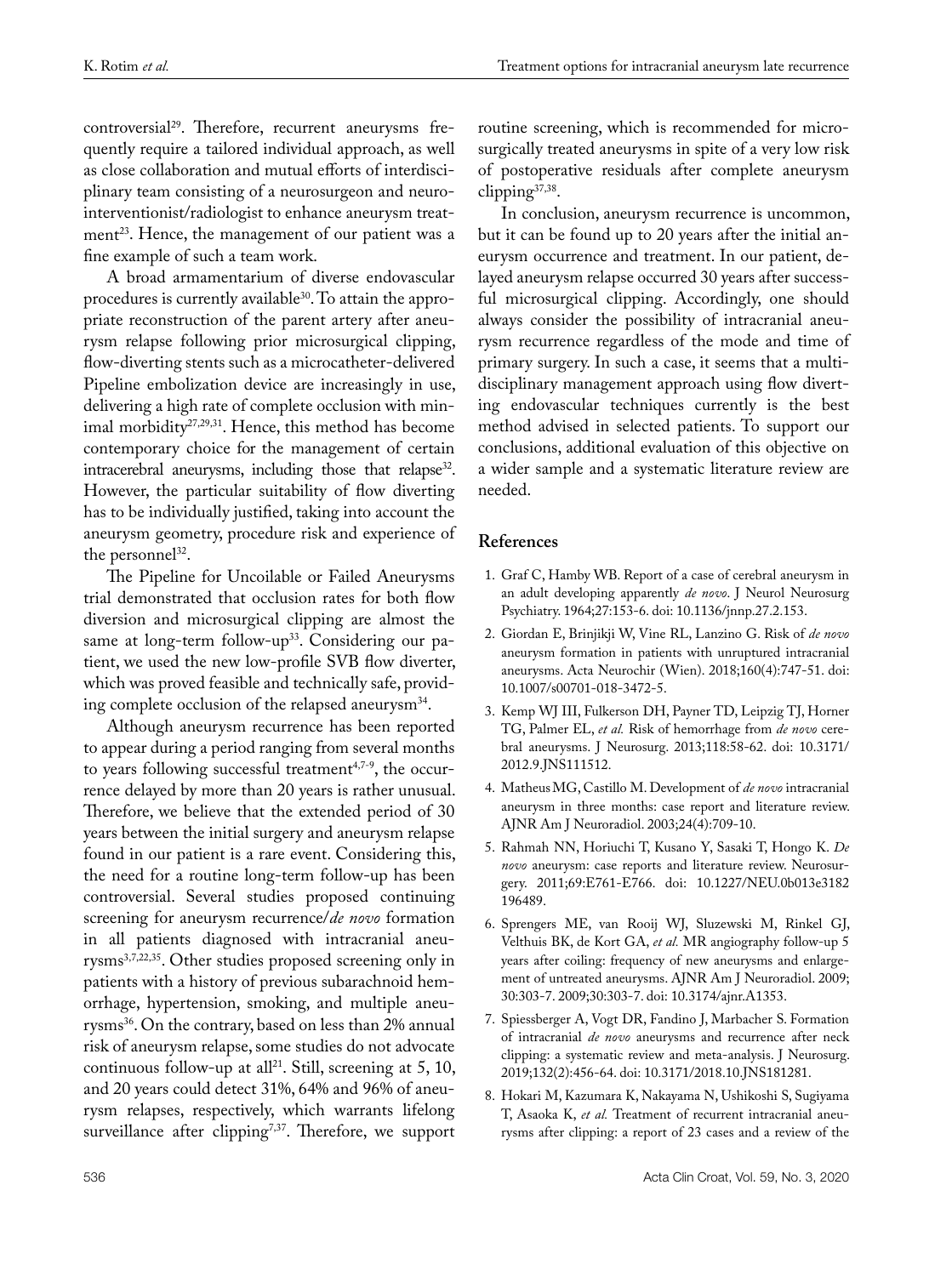literature. World Neurosurg. 2016;92:434-44. doi: 10.1016/j. wneu.2016.05.053.

- 9. Rothemeyer S, Lefeuvre D, Taylor A. Recurrent or new symptomatic cerebral aneurysm after previous treatment. Interv Neuroradiol. 2005;11(4):341-8. doi: 10.1177/159101990501 100406.
- 10. Juvela S, Poussa K, Porras M. Factors affecting formation and growth of intracranial aneurysms: a long-term follow-up study. Stroke. 2001;32:485-91. doi: 10.1161/01.str.32.2.485.
- 11. Lai LT, Morgan MK, Patel NJ. Smoking increases the risk of *de novo* intracranial aneurysms. World Neurosurg. 2014;82:e195- 201. doi: 10.1016/j.wneu.2014.02.002.
- 12. [Lather](https://pubmed.ncbi.nlm.nih.gov/?term=Lather+HD&cauthor_id=28715558) HD, [Gornik](https://pubmed.ncbi.nlm.nih.gov/?term=Gornik+HL&cauthor_id=28715558) HL, [Olin](https://pubmed.ncbi.nlm.nih.gov/?term=Olin+JW&cauthor_id=28715558) JW, [Gu](https://pubmed.ncbi.nlm.nih.gov/?term=Gu+X&cauthor_id=28715558) X, [Heidt](https://pubmed.ncbi.nlm.nih.gov/?term=Heidt+ST&cauthor_id=28715558) ST, [Kim](https://pubmed.ncbi.nlm.nih.gov/?term=Kim+ESH&cauthor_id=28715558) ESH, *et al.* Prevalence of intracranial aneurysm in women with fibromuscular dysplasia: a report from the US registry for fibromuscular dysplasia. JAMA Neurol. 2017;74(9):1081-7. doi: 10.1001/jamaneurol.2017.1333.
- 13. Schebesch KM, Doenitz C, Zoephel R, Finkenzeller T, Brawanski AT. Recurrent subarachnoid hemorrhage caused by a *de novo* basilar tip aneurysm developing within 8 weeks after clipping of a ruptured anterior communicating artery aneurysm: case report. Neurosurgery. 2008;62:E259-E260. doi: 10.1227/01.NEU.0000311087.19261.0A.
- 14. Arambepola PK, McEvoy SD, Bulsara KR. *De novo* aneurysm formation after carotid artery occlusion for cerebral aneurysms. Skull Base. 2010;20:405-8. doi: 10.1055/s-0030-1253578.
- 15. Fukushima Y, Miyawaki S, Inoue T, Shimizu S, Yoshikawa G, Imai H, *et al.* Repeated *de novo* aneurysm formation after anastomotic surgery: potential risk of genetic variant RNF213 c.14576G>A. Surg Neurol Int. 2015;6:41. doi: 10.4103/2152- 7806.153709.
- 16. Chauveau D, Sirieix ME, Schillinger F, Legendre C, Grünfeld JP. Recurrent rupture of intracranial aneurysms in autosomal dominant polycystic kidney disease. BMJ. 1990;301:966-7. doi: 10.1136/bmj.301.6758.966.
- 17. Krex D, Scharckert HK, Scharkert G. Genesis of cerebral aneurysm: an update. Acta Neurochir (Wien). 2001;143:429-49. doi:10.1007/s007010170072.
- 18. Juvela S, Porras M, Poussa K. Natural history of unruptured intracranial aneurysms: probability of and risk factors for aneurysm rupture. J Neurosurg. 2000;93:379-87. doi: 10.3171/ jns.2000.93.3.0379.
- 19. Rinkel GJ, Djibuti M, Algra A, van Gijn J. Prevalence and risk of rupture of intracranial aneurysms: a systematic review. Stroke. 1998;29:251-6. doi: 10.1161/01.str.29.1.251.
- 20. Rinne JK, Hernesniemi JA. *De novo* aneurysms: special multiple intracranial aneurysms. Neurosurgery. 1993;33:981-5. doi: [10.1227/0000612319931200000004.](https://doi.org/10.1227/00006123-199312000-00004)
- 21. David CA, Vishteh AG, Spetzler RF, Lemole M, Lawton MT, Partovi S. Late angiographic follow-up review of surgically treated aneurysms. J Neurosurg. 1999;91:396-401. doi: 10.3171/jns.1999.91.3.0396.
- 22. Zali A, Khoshnood RJ, Zarghi A. *De novo* aneurysms in longterm follow-up computed tomographic angiography of pa-

tients with clipped intracranial aneurysms. World Neurosurg. 2014;82:722-5. doi: 10.1016/j.wneu.2013.06.008.

- 23. Mueller OM, [Schlamann](https://pubmed.ncbi.nlm.nih.gov/?term=Schlamann+M&cauthor_id=22010040) M, [Mueller](https://pubmed.ncbi.nlm.nih.gov/?term=Mueller+D&cauthor_id=22010040) D, [Sandalcioglu](https://pubmed.ncbi.nlm.nih.gov/?term=Sandalcioglu+IE&cauthor_id=22010040) IE [Forsting](https://pubmed.ncbi.nlm.nih.gov/?term=Forsting+M&cauthor_id=22010040) M, [Sure](https://pubmed.ncbi.nlm.nih.gov/?term=Sure+U&cauthor_id=22010040) U. Intracranial aneurysms: optimized diagnostic tools call for thorough interdisciplinary treatment strategies. Ther Adv Neurol Disord. 2011;4(5):267-79. doi: [10.1177](https://dx.doi.org/10.1177%2F1756285611415309) [/1756285611415309](https://dx.doi.org/10.1177%2F1756285611415309).
- 24. Backes D, Rinkel GJE, Greving JP, Velthuis BK, Murayama Y, Takao H*, et al.* ELAPSS score for prediction of risk of growth of unruptured intracranial aneurysms. Neurology. 2017;88: 1600-6. doi: 10.1212/WNL.0000000000003865.
- 25. Leblanc R. *De novo* formation of familial cerebral aneurysms: case report. Neurosurgery. 1999;44:871-6. doi: 10.1097/ 00006123-199904000-00110.
- 26. Lindgren AE, Räisänen S, Björkman J, Tattari H, Huttunen J, Huttunen T, *et al. De novo* aneurysm formation in carriers of saccular intracranial aneurysm disease in eastern Finland. Stroke. 2016;47:1213-8. doi: 10.1161/STROKEAHA.115.012573.
- 27. [Silva](https://pubmed.ncbi.nlm.nih.gov/?term=Silva+MA&cauthor_id=29932380) MA, [See](https://pubmed.ncbi.nlm.nih.gov/?term=See+AP&cauthor_id=29932380) AP, [Khandelwal](https://pubmed.ncbi.nlm.nih.gov/?term=Khandelwal+P&cauthor_id=29932380) P, [Mahapatra](https://pubmed.ncbi.nlm.nih.gov/?term=Mahapatra+A&cauthor_id=29932380) A, [Frerichs](https://pubmed.ncbi.nlm.nih.gov/?term=Frerichs+KU&cauthor_id=29932380) KU, [Rose R](https://pubmed.ncbi.nlm.nih.gov/?term=Du+R&cauthor_id=29932380), *et al.* Comparison of flow diversion with clipping and coiling for the treatment of paraclinoid aneurysms in 115 patients. J Neurosurg. 2018;1-8. doi: 10.3171/2018.1.JNS171774.
- 28. Smith TR, Cote DJ, Dasenbrock HH, Hamade YJ, Zammar SG, El Tecle NE, *et al.* Comparison of the efficacy and safety of endovascular coiling *versus* microsurgical clipping for unruptured middle cerebral artery aneurysms: a systematic review and meta-analysis. World Neurosurg. 2015;84(4):942-53. doi: 10.1016/j.wneu.2015.05.073.
- 29. [Dornbos D 3rd](https://pubmed.ncbi.nlm.nih.gov/?term=Dornbos+D+3rd&cauthor_id=28565989), [Karras](https://pubmed.ncbi.nlm.nih.gov/?term=Karras+CL&cauthor_id=28565989) CL, [Wenger](https://pubmed.ncbi.nlm.nih.gov/?term=Wenger+N&cauthor_id=28565989) N, [Priddy](https://pubmed.ncbi.nlm.nih.gov/?term=Priddy+B&cauthor_id=28565989) B, [Youssef](https://pubmed.ncbi.nlm.nih.gov/?term=Youssef+P&cauthor_id=28565989) P, [Nimjee](https://pubmed.ncbi.nlm.nih.gov/?term=Nimjee+SM&cauthor_id=28565989) SM, *et al.* Pipeline embolization device for recurrence of previously treated aneurysms. Neurosurg Focus. 2017; 42(6):E8. doi: 10.3171/2017.3.FOCUS1744.
- 30. Kalousek V, Splavski B, Beroš V, Čulo B, Vrban F, Rotim A, Rotim K.Large aneurysm of basilar artery tip mimicking midbrain tumor and causing unilateral obstructive hydrocephalus: a case report and a technical note. Acta Clin Croat. 2020;59: 166-72. doi: 10.20471/acc.2020.59.01.21.
- 31. [Lylyk](https://pubmed.ncbi.nlm.nih.gov/?term=Lylyk+P&cauthor_id=19349825) P, [Miranda](https://pubmed.ncbi.nlm.nih.gov/?term=Miranda+C&cauthor_id=19349825) C, [Ceratto](https://pubmed.ncbi.nlm.nih.gov/?term=Ceratto+R&cauthor_id=19349825) R, [Ferrario](https://pubmed.ncbi.nlm.nih.gov/?term=Ferrario+A&cauthor_id=19349825) A, [Scrivano](https://pubmed.ncbi.nlm.nih.gov/?term=Scrivano+E&cauthor_id=19349825) E, [Ramirez Luna](https://pubmed.ncbi.nlm.nih.gov/?term=Luna+HR&cauthor_id=19349825) H, *et al*. Curative endovascular reconstruction of cerebral aneurysms with the pipeline embolization device: the Buenos Aires experience. Neurosurgery. 2009;64(4):632-42. doi: 10.1227/01.NEU.0000339109.98070.65.
- 32. Dmytriw AA, Phan K, Moore JM, Pereira VM, Krings T, Thomas AJ. On flow diversion: the changing landscape of intracerebral aneurysm management. AJNR Am J Neuroradiol. 2019; 40(4):591-600. doi: https://doi.org/10.3174/ajnr.A600.
- 33. [Becske](https://pubmed.ncbi.nlm.nih.gov/?term=Becske+T&cauthor_id=28362885) T, [Brinjikji](https://pubmed.ncbi.nlm.nih.gov/?term=Brinjikji+W&cauthor_id=28362885) W, [Potts](https://pubmed.ncbi.nlm.nih.gov/?term=Potts+MB&cauthor_id=28362885) MP, [Kallmes](https://pubmed.ncbi.nlm.nih.gov/?term=Kallmes+DF&cauthor_id=28362885) DF, [Shapiro](https://pubmed.ncbi.nlm.nih.gov/?term=Shapiro+M&cauthor_id=28362885) M, [Mo](https://pubmed.ncbi.nlm.nih.gov/?term=Moran+CJ&cauthor_id=28362885)[ran](https://pubmed.ncbi.nlm.nih.gov/?term=Moran+CJ&cauthor_id=28362885) CJ, *et al*. Long-term clinical and angiographic outcomes following pipeline embolization device treatment of complex internal carotid artery aneurysms: five-year results of the Pipeline for Uncoilable or Failed Aneurysms trial. Neurosurgery. 2017;80(1):40-8. doi: 10.1093/neuros/nyw014.